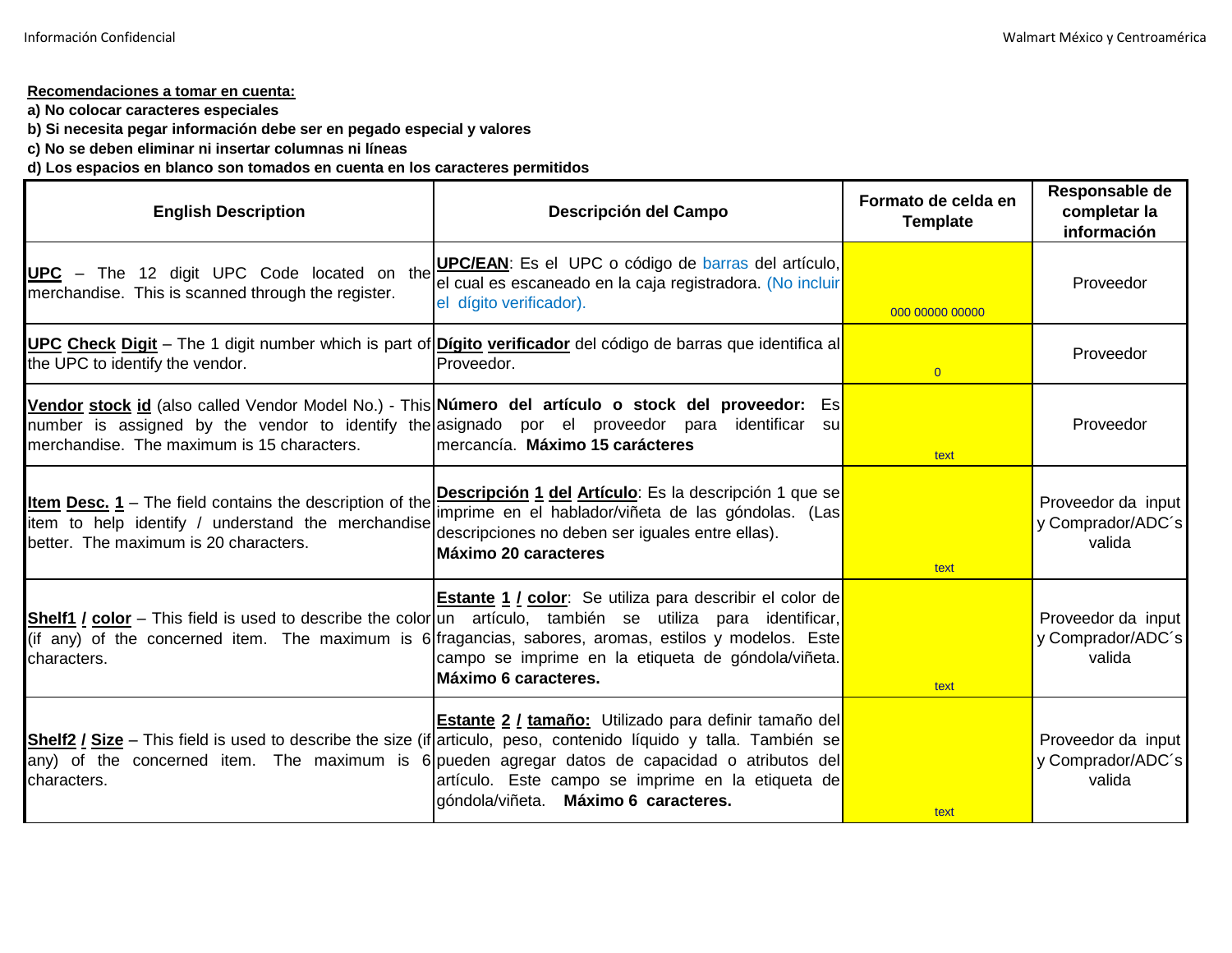| unit of measurement. The maximum is 2 characters.<br><b>FO-FLUID OUNCE (ONZA LIQUIDA)</b><br><b>GA-GALON</b><br><b>GH-HALF GALLON (MEDIO GALON)</b><br><b>LT-LITRO</b><br><b>PT-PINTA (EQ. A 1/8 GALON)</b><br><b>PV-HALF PINT (MEDIA PINTA)</b><br><b>QT-</b> QUART (EQ. A 2 PINTAS)<br><b>FT-FOOT (PIE)</b><br><b>IN-INCH (PULGADA)</b><br>YD-(YARDA)<br>EA-EACH (PI) | Unit Size UOM: - This field represents the code for the UOM Cont. Neto/Cant. Venta: Códigos de Unidad de<br>Medida. Catálogo Oficial<br>FO-FLUID OUNCE (ONZA LIQUIDA)<br><b>GA-GALON</b><br><b>GH-HALF GALLON (MEDIO GALON)</b><br><b>LT-LITRO</b><br>PT-PINTA (EQ. A 1/8 GALON)<br><b>PV-HALF PINT (MEDIA PINTA)</b><br>QT-QUART (EQ. A 2 PINTAS)<br>FT-FOOT (PIE)<br><b>IN-INCH (PULGADA)</b><br>YD-(YARDA)<br>EA-EACH (PI) | text       | Proveedor da input<br>y Comprador/ADC's<br>valida |
|-------------------------------------------------------------------------------------------------------------------------------------------------------------------------------------------------------------------------------------------------------------------------------------------------------------------------------------------------------------------------|-------------------------------------------------------------------------------------------------------------------------------------------------------------------------------------------------------------------------------------------------------------------------------------------------------------------------------------------------------------------------------------------------------------------------------|------------|---------------------------------------------------|
| Unit Size - This value in this field tells the customer<br>how much is inside the package he/she is purchasing<br>and gives price per unit on shelf label.                                                                                                                                                                                                              | Cont. Neto/Cant. Venta: Le indica al consumidor el<br>contenido del empaque que está comprando, determina<br>el precio por unidad en la etiqueta de góndola/viñeta.<br>Dato númerico.                                                                                                                                                                                                                                         | 00000.0000 | Proveedor da input<br>y Comprador/ADC's<br>valida |
| description in English and translates Description The Navidad 2013<br>maximum is 20 characters.                                                                                                                                                                                                                                                                         | <b>Descripción 2 del Artículo:</b> Se sugiere colocar al inicio<br>la sigla del país + información génerica de preferencia<br>Item Desc. 2 - This field captures the product en inglés, año/temporada y PYMES, ejemplo: SV PY<br>Si no tiene estos criterios colocar la descripción en<br>inglés. No se imprime en el hablador.<br>Descripción en ingles. Máximo 20 caracteres                                                | text       | Proveedor da input<br>y Comprador/ADC's<br>valida |
| UPC Desc. - This information in this field appears on<br>the cash register receipt (Customer Bill). The maximum<br>is 12 characters.                                                                                                                                                                                                                                    | Desc. Tiquete de Caja: Aparece en el ticket de la caja<br>registradora, debe ser una descripción muy breve y<br>clara del producto.<br><b>Máximo 12 caracteres</b>                                                                                                                                                                                                                                                            | text       | Proveedor da input<br>y Comprador/ADC's<br>valida |
| Signing Desc. - This is a long description of the<br>product that will print on an advertising flag at the store<br>level to draw the customer's attention towards the<br>product. The maximum is 40 characters.                                                                                                                                                        | Desc para Señalización: Descripción larga y completa<br>del artículo.<br>Se imprimirá en una bandera o etiqueta de señalización<br>a nivel de tienda para atraer la atención hacia el<br>producto.<br>Máximo de 40 caracteres.<br>(No puede ser igual a la Descripción 1)                                                                                                                                                     | text       | Proveedor da input<br>y Comprador/ADC's<br>valida |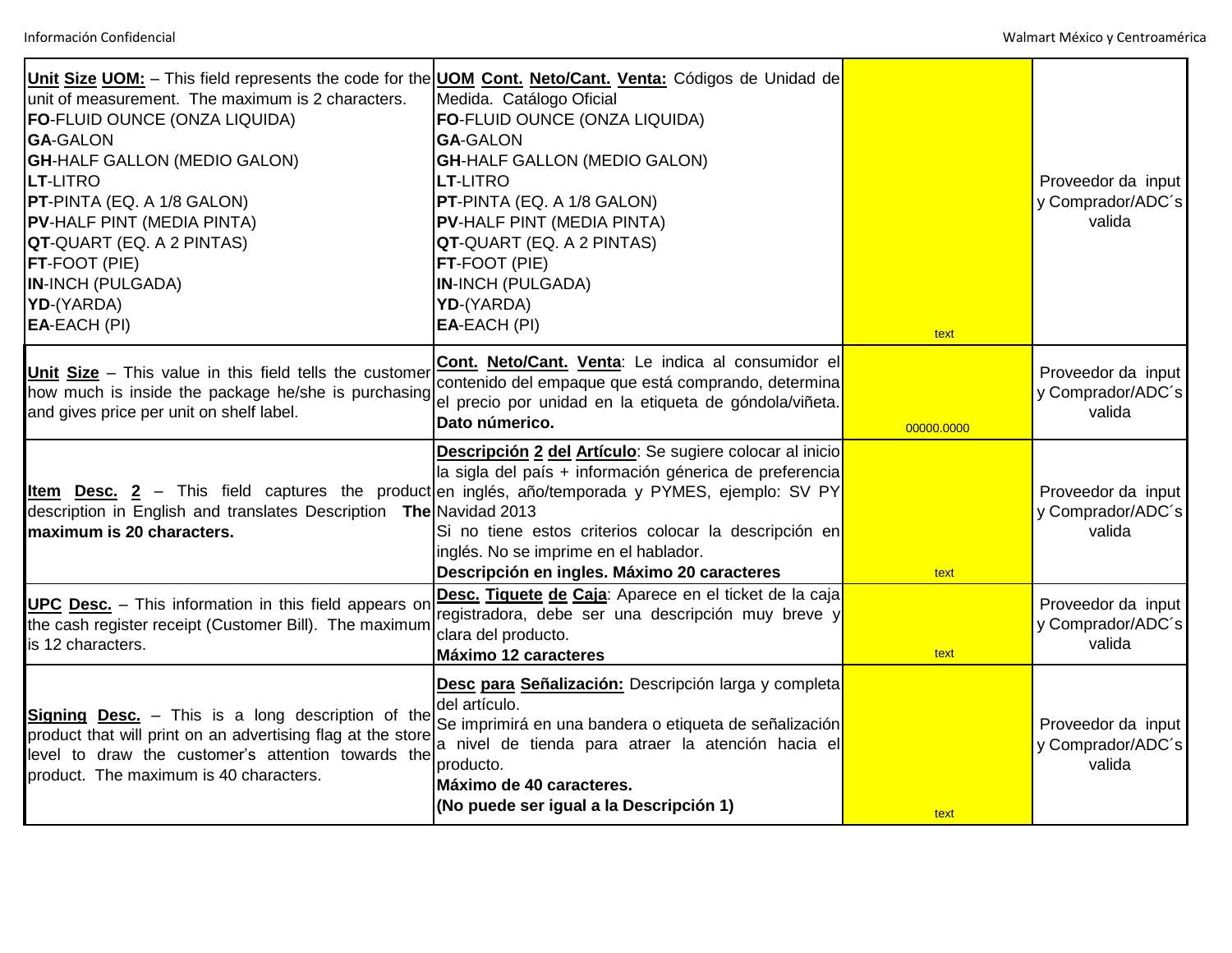| (Requires Brand ID number).                                                                                                                                                | Marca: Código de Marca creado en Walmart.<br><b>Brand</b> – This field contains the brand name (if any) for Corresponde al nombre de la marca de como el<br>the item by which it is recognized by the customers. producto es conocido. Comercial debe proporcionar<br>un número de identificación o código de Marca para<br>ligarlo con el artículo nuevo. | code            | Proveedor       |
|----------------------------------------------------------------------------------------------------------------------------------------------------------------------------|------------------------------------------------------------------------------------------------------------------------------------------------------------------------------------------------------------------------------------------------------------------------------------------------------------------------------------------------------------|-----------------|-----------------|
| etc. The maximum is 20 characters. Is used at store exclusivamente para Ropa y Calzado.<br>level.                                                                          | Shop/Ticket Desc. - This field is only for the Apparel Descripción de Género de Moda: La tienda describe<br>items and Footwear. Shop describes the various varias clasificaciones de vestimenta, tales como ropa<br>groupings of clothing such as sportswear, casual wear, sport, vestimenta casual, etc. Este campo se usa<br>Máximo: 20 caracteres       | text            | Comprador/ADC's |
| <b>PLU</b> - This field is only for non-barcodeable items like<br>fresh food, produce, fish, meat. The maximum is 5<br>characters.                                         | <b>PLU Perecederos: PLU (PRICE LOOKUP NUMBER):</b><br>Utilizado para el sistema de pesaje, tanto en las<br>básculas ubicadas en las cajas registradoras. Máximo:<br>5 caracteres para productos de peso fijo y máximo<br>4 caracteres para artículos pesados. Productos como<br>perecederos, carnes, entre otros                                           | 0000            | Item File       |
| which is listed on the Vendor Pack.                                                                                                                                        | <b>UPC/EAN Empaque de Proveedor</b> : El código de UPC<br><b>Supplier pk Case UPC</b> – This is the UPC number del empaque o caja (contiene en ocasiones inner<br>packs). Número que contiene la caja que el proveedor<br>entrega en el centro de distribución                                                                                             | 000 00000 00000 | Proveedor       |
| <b>Supplier Pack Qty</b> - This field refers to the total<br>number of pieces that are shipped in a supplier pack to<br>a warehouse; this quantity is expressed in eaches. | Cntd empaque de proveedor: La cantidad total de<br>piezas por caja embarcadas hacia el centro de<br>distribución                                                                                                                                                                                                                                           | $\overline{0}$  | Proveedor       |
| <b>Supplier Pack Length</b> – This is the length of the<br>Vendor Case. This field is required to calculate the<br>cube for shipping. The value must be in centimeters.    | Longitud de empaque de proveedor: MEDIDA DE<br>LARGO DEL EMPAQUE: Usada para calcular el<br>volumen para embarque.<br><b>WMCA = Centímetros</b>                                                                                                                                                                                                            | 0.0             | Proveedor       |
| <b>Supplier Pack Width</b> – This is the width of the Vendor<br>Case. The field is required to calculate the cube for<br>shipping. The value must be in centimeters.       | Ancho de empaque de proveedor: MEDIDA DE<br>ANCHO DEL EMPAQUE: Usada para calcular el<br>volumen para embarque.<br><b>WMCA = Centímetros</b>                                                                                                                                                                                                               | 0.0             | Proveedor       |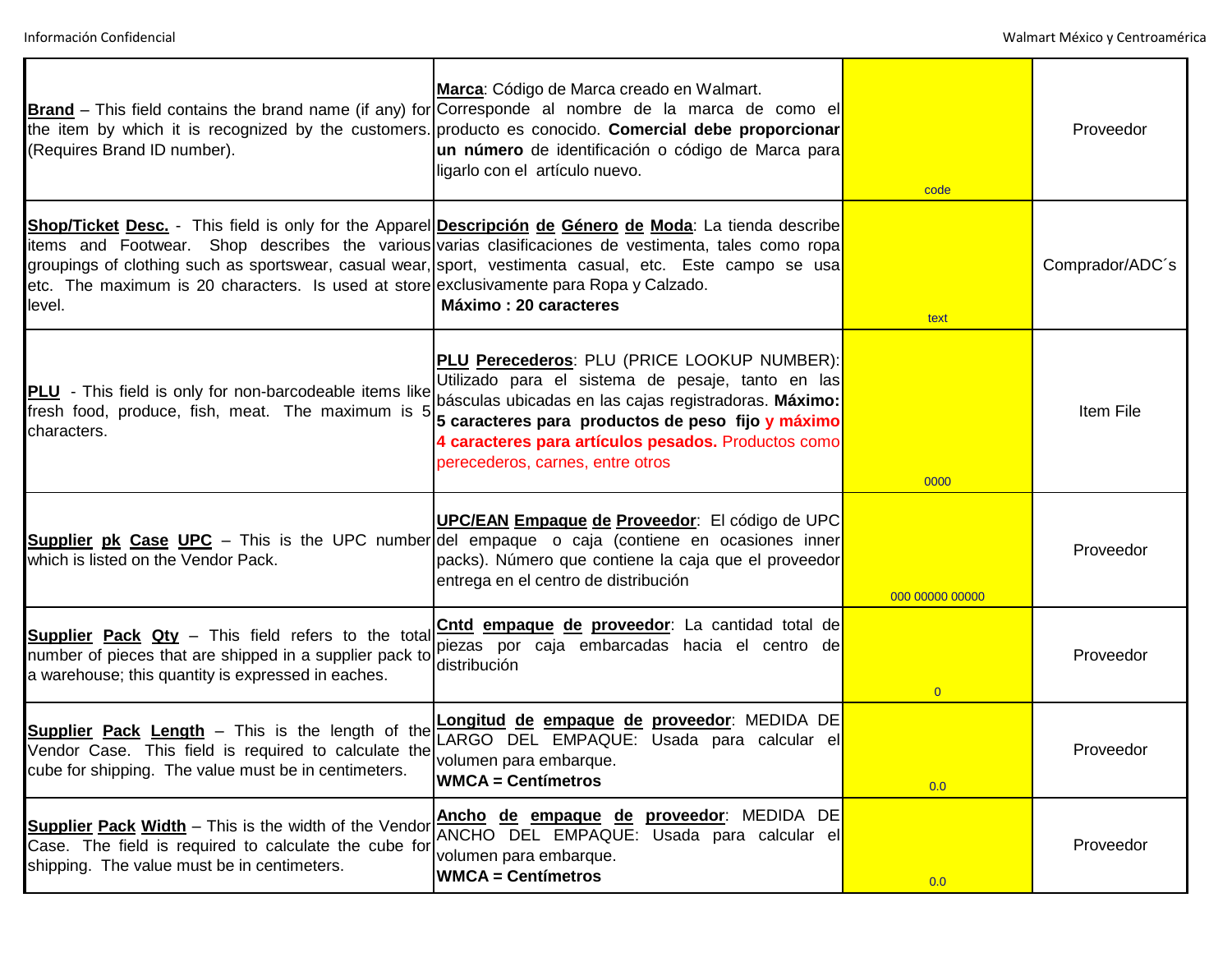| Supplier Pack Height- This is the height of the Vendor<br>Case. This field required to calculate the cube for<br>shipping. The value must be in centimeters.          | Altura de empaque de proveedor: MEDIDA DE<br>ALTURA DEL EMPAQUE: Usada para calcular el<br>volumen para embarque.<br><b>WMCA = Centímetros</b>                                                                                                        | 0.0             | Proveedor                                         |
|-----------------------------------------------------------------------------------------------------------------------------------------------------------------------|-------------------------------------------------------------------------------------------------------------------------------------------------------------------------------------------------------------------------------------------------------|-----------------|---------------------------------------------------|
| <b>Supplier Pack Weight</b> - This is the weight of the<br>Vendor Case. This field is required to calculate the<br>cube for shipping. The value must be in kilograms. | Peso de empaque de proveedor: Peso de la caja de<br>empaque del proveedor, utilizado por Tráfico para el<br>registro de camiones del proveedor<br><b>WMCA = Kilogramos (KG)</b>                                                                       | 00.0            | Proveedor                                         |
| <b>Supplier Min Ord Qty</b> - This field is usually the same<br>as the Vendor Pack Quantity unless otherwise specified<br>by the vendor.                              | Cntd mín de pedido del Prov: Cantidad minima<br>ordenada. Es regularmente utilizado con la misma<br>cantidad de la unidad de empaque del proveedor ó de<br>compra.                                                                                    | $\overline{0}$  | Comprador/ADC's                                   |
| Pack (also known as Inner Pack).                                                                                                                                      | Whse Pk Case UPC - This field captures the UPC UPC/EAN Empaque de CD: UPC del empaque de CD<br>number that is printed or pasted on the Warehouse (Whse Pack): El código UPC del inner pack. Si el UPC<br>de la caja es diferente al UPC del artículo. | 000 00000 00000 | Proveedor                                         |
| Whse Pack Qty - This field contains the total quantity<br>delivered to stores in each of the WP (inner<br>pack/warehouse pack).                                       | Cntd empaque de CD: CANT EMPAQUE DE CD<br>(INNER - WHSE- PACK QTY)<br>La cantidad total embarcada a la tienda en cada uno de<br>los warehouse pack.                                                                                                   | $\overline{0}$  | Proveedor da input<br>y Comprador/ADC's<br>valida |
| Whse Pack Length - This is the length of the<br>Warehouse Pack. This field is required to calculate the<br>cube for shipping. The value must be in centimeters.       | Longitud del empaque de CD: MEDIDA DE LARGO<br>DEL EMPAQUE DE CD: Usada para calcular el<br>volumen para embarque.<br><b>WMCA = Centímetros</b>                                                                                                       | 0.0             | Proveedor                                         |
| Whse Pack Width - This is the width of the Warehouse<br>Pack. This field is required to calculate the cube for<br>shipping. The value must be in centimeters.         | Ancho del empaque de CD: MEDIDA DE ANCHO DEL<br>EMPAQUE DE CD, Usada para calcular el volumen<br>para embarque.<br><b>WMCA = Centímetros</b>                                                                                                          | 0.0             | Proveedor                                         |
| Whse Pack Height - This is the height of the<br>Warehouse Pack. This field is required to calculate the<br>cube for shipping. The value must be in centimeters.       | Altura del empaque de CD: MEDIDA DE ALTO DEL<br>EMPAQUE DE CD: Usada para calcular el volumen<br>para embarque.<br><b>WMCA = Centímetros</b>                                                                                                          | 0.0             | Proveedor                                         |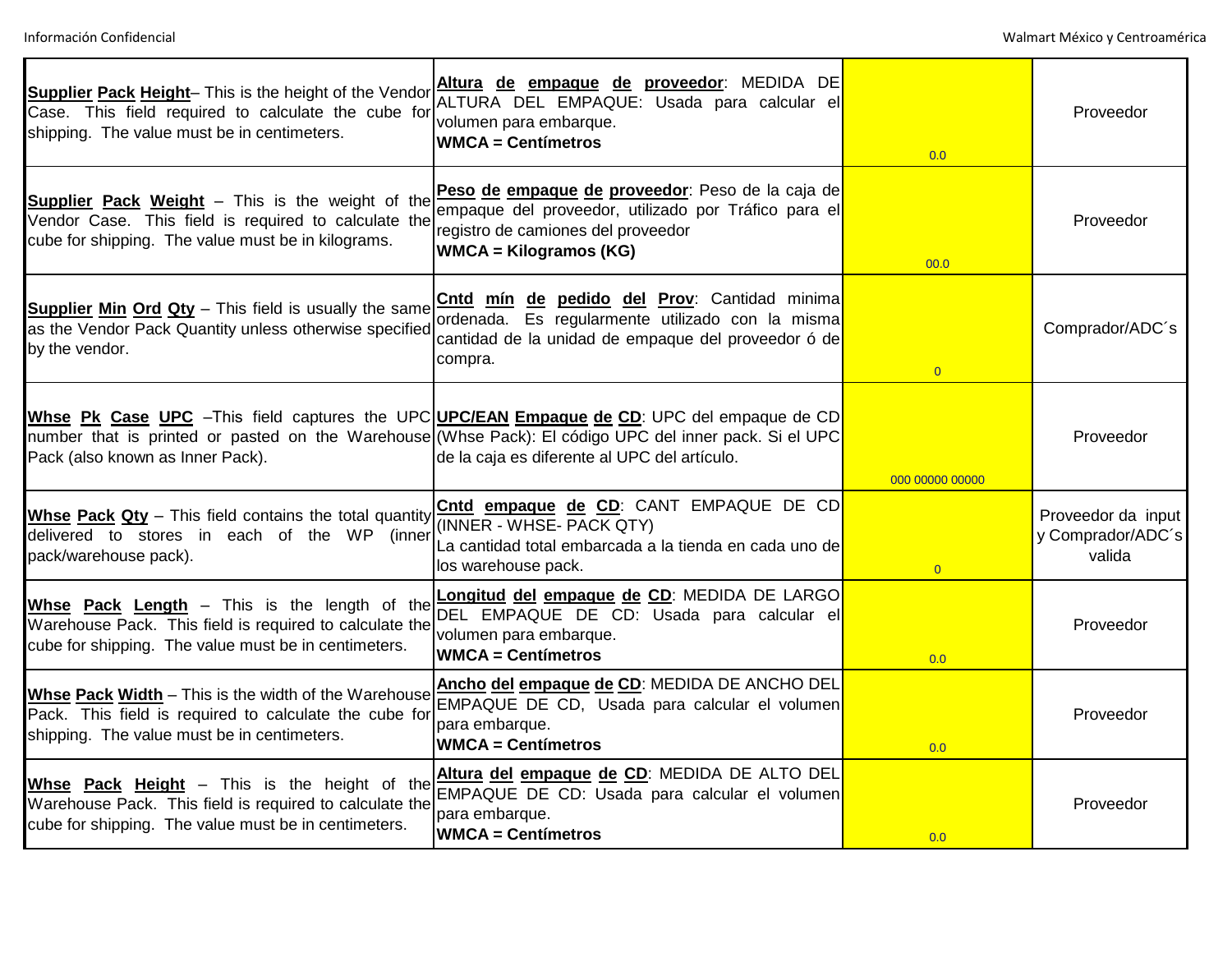| Warehouse Pack. This field is required to calculate the CD: Peso de la caja de empaque del Bodega (CD).<br>cube for shipping. The value must be in kilograms.                                                                                                                                                                          | Whse Pack Weight Qty - This is the weight of the <b>Peso del empaque de CD</b> : PESO DEL EMPAQUE DE<br><b>WMCA</b> = Kilogramos (KG)                                                                                                                                                                                                                                                                | 00.0           | Proveedor       |
|----------------------------------------------------------------------------------------------------------------------------------------------------------------------------------------------------------------------------------------------------------------------------------------------------------------------------------------|------------------------------------------------------------------------------------------------------------------------------------------------------------------------------------------------------------------------------------------------------------------------------------------------------------------------------------------------------------------------------------------------------|----------------|-----------------|
| <b>Special Handling Instructions - Instructions on how to</b><br>manage the product through the processes of shipping<br>and delivery (ie Chep Pallet, protective sheets, etc)                                                                                                                                                         | Instrucción especial de manejo - Instrucciones sobre<br>como manejar el producto a través de los procesos de<br>embarque y de entrega (es decir, Tarima Chep, hojas<br>protectoras, etc.)                                                                                                                                                                                                            |                | Ninguno         |
| Whse Max Ord Qty - This field represents the<br>maximum quantity that a store can order from the<br>warehouse. The value is in cases for Grocery and<br>eaches for Hardlines. In Hardlines, the quantity must be<br>a multiple of the Warehouse Pack.                                                                                  | Cntd máx de pedido del CD: CANT MAXIMA DE<br>PEDIDO DEL CD, Cantidad máxima que una tienda<br>puede ordenar del centro de distribución. El valor está<br>dado en cajas para Alimentos y en piezas (eaches) en<br>Hardlines. En el caso de Hardlines la cantidad deberá<br>ser un múltiplo del empaque de CD (whse pack).                                                                             | $\overline{0}$ | Comprador/ADC's |
| Pallet Ti - This is the number of Vendor Packs per<br>layer on each Pallet.                                                                                                                                                                                                                                                            | Cntd. Cajas por Cama/Capa: Número de cajas del<br>proveedor por cama (tier) en un pallet o tarima.<br>(PALLET TI).                                                                                                                                                                                                                                                                                   | $\overline{0}$ | Proveedor       |
| Pallet Hi - This is the number of layers on each pallet.                                                                                                                                                                                                                                                                               | Cntd. Camas/Capas por Tarima: Número de camas<br>en un pallet o tarima.<br>(PALLET HI).                                                                                                                                                                                                                                                                                                              | $\overline{0}$ | Proveedor       |
| Pallet Round Pct - The value in this field represents<br>the percentage of a full warehouse pallet that will trigger<br>a full pallet pull for the store. For example, if the<br>rounding figure is 80% and the store order is 80%, the<br>store will receive a full pallet of merchandise. This value<br>must be between 80 and 100%. | <b>PORCENTAJE</b><br>Redondeo<br>Tarima:<br><b>Pctje</b><br><b>DE</b><br>REDONDEO DE TARIMA, Representa el porcentaje de<br>un pallet o tarima del CD que disparará un "pallet pull"<br>completo para una tienda. Ejemplo: Si dicho porcentaje<br>es 80% y el pedido de tienda es 80%, la tienda recibirá<br>un pallet o tarima completo de mercancía. ESTE<br>VALOR DEBE UBICARSE ENTRE 80% Y 100%. | $\overline{0}$ | Comprador/ADC's |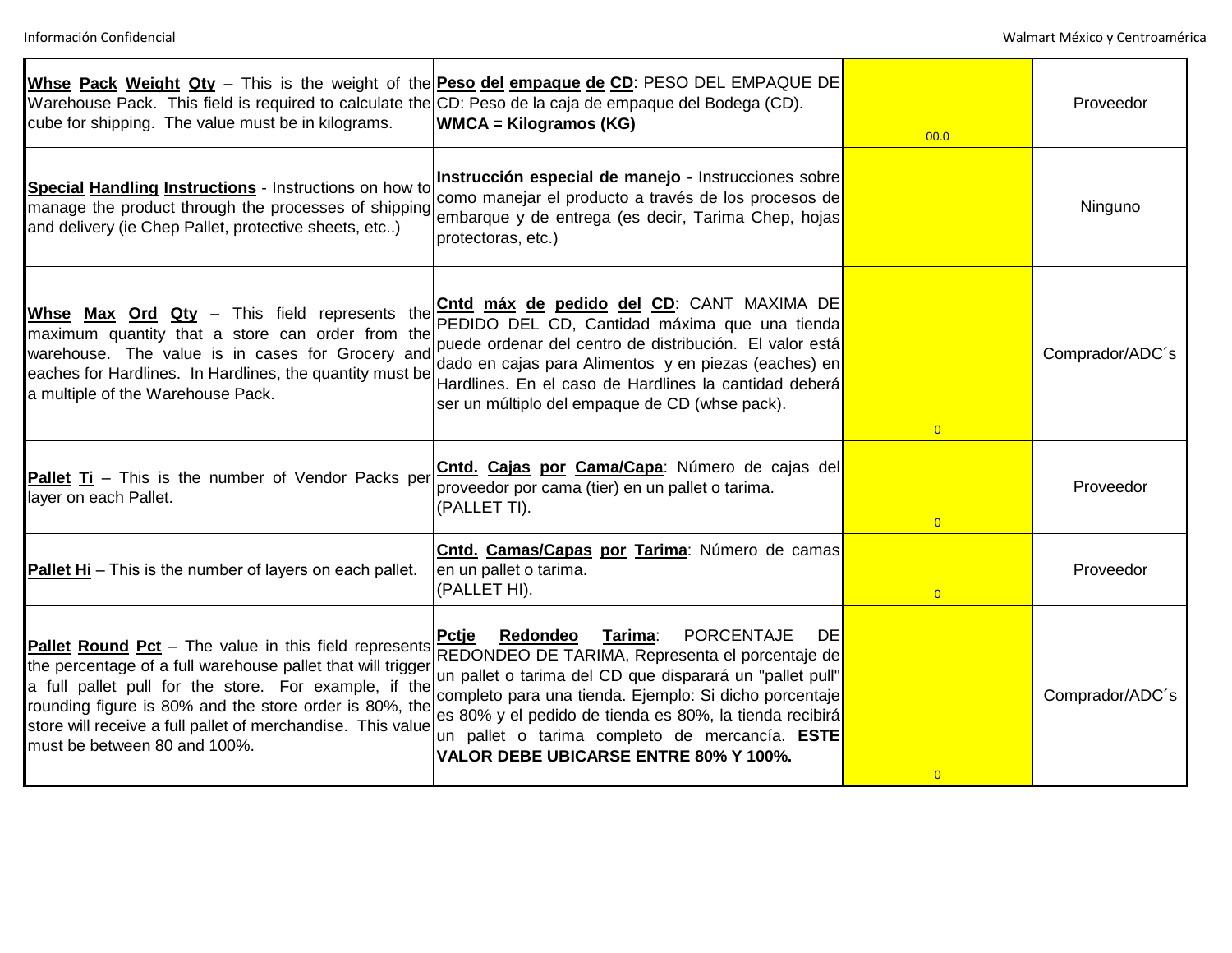| of<br><b>WAL-MART</b><br>the<br>area<br>Warehouse for storing certain types of merchandise.<br>1 – Fresh Meat<br>2 - Fresh Deli<br>3 - Fresh Dairy<br>4 – Frozen<br>5-Ice Cream<br>6 - Dry Grocery<br>7 - Wet Produce<br>8 - Dry Produce | Warehouse Area - The code in this field represents an Area CD: AREA DEL CD (WAREHOUSE AREA),<br>CENTROAMÉRICA Representa un área del Cd para almacenar<br>cierto tipo de mercancía.<br>1-Carnes frescas<br>2-Embutidos Frescos<br>3-Lácteos frescos<br>4-Congelados<br>5-Helados<br><b>6-Abarrotes Secos</b><br>7-F. y Verduras húmedas<br>8-F. y Verduras secas |        | Comprador/ADC's                                   |
|------------------------------------------------------------------------------------------------------------------------------------------------------------------------------------------------------------------------------------------|------------------------------------------------------------------------------------------------------------------------------------------------------------------------------------------------------------------------------------------------------------------------------------------------------------------------------------------------------------------|--------|---------------------------------------------------|
|                                                                                                                                                                                                                                          |                                                                                                                                                                                                                                                                                                                                                                  | number |                                                   |
| Marshall ID - enter a code                                                                                                                                                                                                               | <b>ID Area de Surtido</b> - Ingresar un código                                                                                                                                                                                                                                                                                                                   | code   | Comprador/ADC's                                   |
| Unit Cost - This field captures the price that WAL-<br>MART CENTROAMÉRICA is paying the vendor per<br>unit.                                                                                                                              | Costo Unitario: El precio que Walmart paga al<br>proveedor por cada unidad de mercadería.<br>Sin impuesto de Venta IVA, ISR, IVI).<br>(Costa Rica dividir en Factor 100)                                                                                                                                                                                         | 0.000  | Ninguno                                           |
| Base Unit Retail - This field indicates the price at<br>which the item is sold to the customer.                                                                                                                                          | Precio Base por unidad: PRECIO DE VENTA,<br>PRECIO-BASE O "RETAIL": Es el precio individual del<br>producto. (Sin impuesto de Venta IVA, ISR, IVI). SOLO<br><b>2 DECIMALES</b><br>(SOLO para Costa Rica dividir en Factor 100)                                                                                                                                   | 0.00   | Comprador/ADC's                                   |
| WAL-MART CENTROAMÉRICA pays for the item per proveedor.<br>Vendor Pack.                                                                                                                                                                  | Costo de empaque de proveedor: Es el costo que<br>Supplier Pk Cost - This field indicates the cost that Walmart paga por un empaque de artículos del<br><b>SOLO 2 DECIMALES</b><br>(SOLO para Costa Rica dividir en Factor 100)                                                                                                                                  | 0.00   | Proveedor da input<br>y Comprador/ADC's<br>valida |
| <b>Whse Pk Calc Method</b><br>Exclusive buyer/ADC in WMCA                                                                                                                                                                                | Método de cálculo de empaque de CD: El método<br>usado para nivelar precios entre CD'S cuando ocurren<br>cambios de precio. Para este campo se debe colocar<br>siempre "R"                                                                                                                                                                                       | A/R/M  | Comprador/ADC's                                   |
| Department - This field denotes the WAL-MART<br>CENTROAMÉRICA department in which the item<br>number will be created.                                                                                                                    | Departamento: Departamento al cual se asociará el<br>artículo. Código de Wal-Mart                                                                                                                                                                                                                                                                                | 00     | Comprador/ADC's                                   |
| <b>Subclass</b>                                                                                                                                                                                                                          | Sub Clase: Se llena con dos ceros "00"                                                                                                                                                                                                                                                                                                                           | 00     | Comprador/ADC's                                   |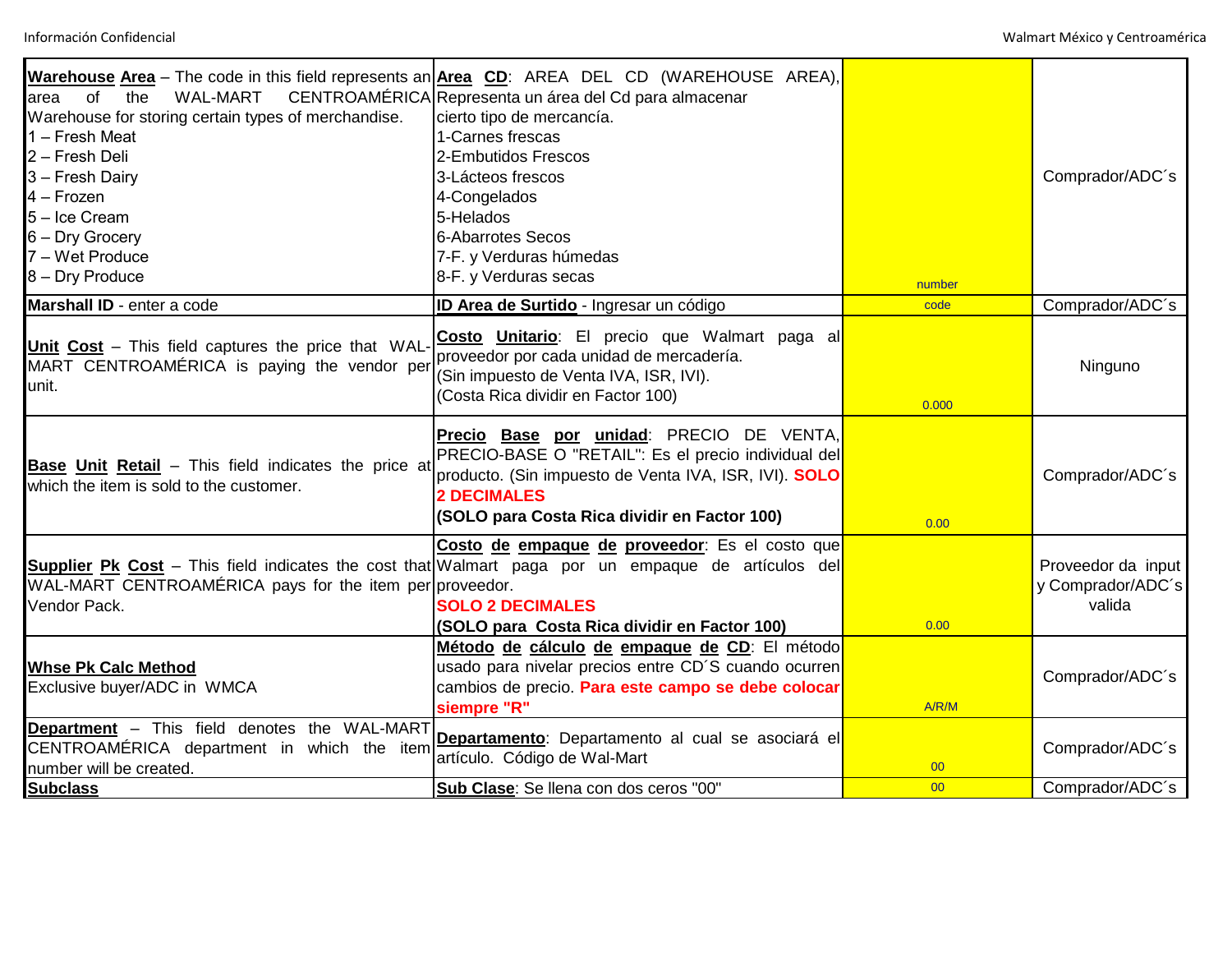| <b>Supplier No.</b> - This number will be a 9-digit number<br>provided by the WAL-MART CENTROAMÉRICA<br>Vendor Set-Up Manager. The first 6-digits is the actual<br>Vendor Number, followed by the 2-digit Department<br>Number and the last digit sequence number. All new<br>vendors can leave this column blank till such time they<br>receive a Vendor Number from the Vendor Master<br>Area.                                                                                                                                                       | Número del Proveedor: Número del Proveedor a 9<br>dígitos: 6 dígitos corresponden al no. De proveedor + 2<br>dígitos del departamento + 1 dígito de no. de secuencia.<br>999999052<br>(proveedor 999999, depto.<br>Ej:<br>05<br>secuencial 2)                                                                                                                                                                                                                                                                            | 000000 000 | Comprador/ADC's |
|--------------------------------------------------------------------------------------------------------------------------------------------------------------------------------------------------------------------------------------------------------------------------------------------------------------------------------------------------------------------------------------------------------------------------------------------------------------------------------------------------------------------------------------------------------|--------------------------------------------------------------------------------------------------------------------------------------------------------------------------------------------------------------------------------------------------------------------------------------------------------------------------------------------------------------------------------------------------------------------------------------------------------------------------------------------------------------------------|------------|-----------------|
| <b>Item Type</b> – This field indicates how the product is<br>supplied to the stores. A list of the various WAL-MART<br><b>CENTROAMÉRICA</b><br>include:<br>item<br>types<br>PROMOTIONS:<br>03 - domestic<br>07 - direct store delivery<br>43 - Imports<br><b>WEEKLY REPLENISHMENT</b><br><b>WAL-MART</b><br>33<br>distributed<br>through<br><b>CENTROAMÉRICA</b> warehouse<br>37 – shipped directly to stores<br><b>STOCKED IN WAREHOUSES</b><br>20 - year round domestic<br>22 - seasonal domestic<br>40 - year round import<br>42 - seasonal import | Tipo de Artículo:<br>Determina cómo el producto es suministrado a las<br>tiendas. (Tipos utilizados:<br>03: Item nacional cross dock no resurtible vía CD<br>07: Item nacional no resurtible directo a tiendas<br>33: Item nacional cross dock resurtible vía CD<br>37: Item nacional resurtible directo a tiendas<br>20: Item nacional básico resurtible vía CD<br>22: Item nacional resurtible de temporada vía CD<br>40: Item importado básico resurtible vía CD<br>42: Item importado resurtible de temporada vía CD | 00         | Comprador/ADC's |
| <b>Item Sub Type</b> - This field explains the order method<br>on shelf label.<br>00 - regular items<br>87 - supplier managed, POS replenishment<br>97 - supplier managed, no store review<br>01 - replenishable item order on hand held<br>04 - Large Formats<br>05 - Warehouse - Priority Assembly<br>14 - Ship and Bill Direct - Modular Item                                                                                                                                                                                                       | Subtipo:<br>explica el método de reorden en la etiqueta de cenefa:<br>00= artículos regulares<br>87 = administrado por el proveedor (supplier managed),<br>resurtido POS<br>97= administrado por el proveedor, sin revisión de<br>tienda (no store review)<br>01= pedido de artículo                                                                                                                                                                                                                                     | 00         | Comprador/ADC's |
| <b>Fineline</b> - This field is assigned by the buyer, or<br>to group like items.                                                                                                                                                                                                                                                                                                                                                                                                                                                                      | category administrator (ADC). The fine line field is used <b>Fineline</b> - Utilizada para agrupar artículos semejantes                                                                                                                                                                                                                                                                                                                                                                                                  | 0000       | Comprador/ADC's |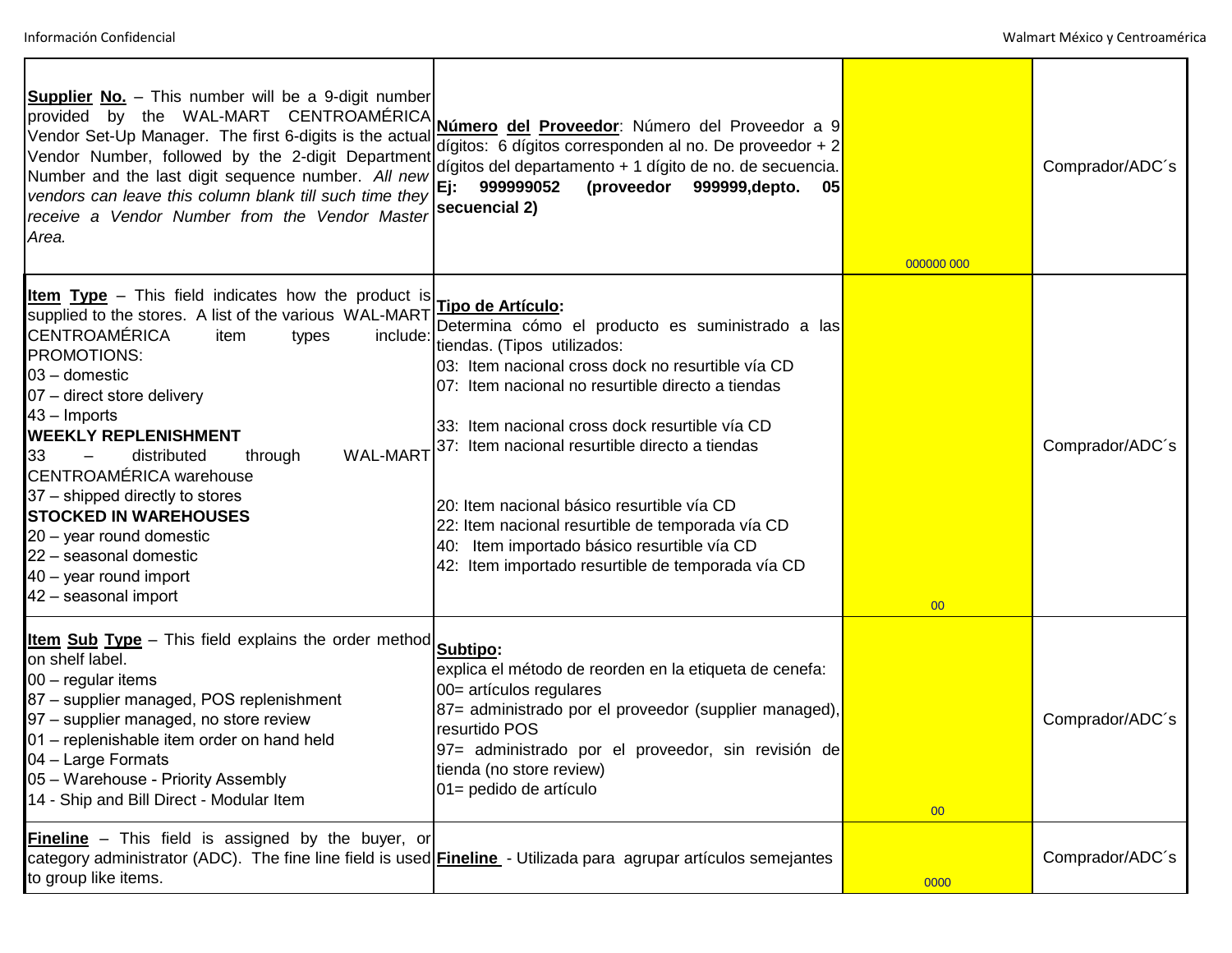| Projected Yearly Sales Qty - The total number of units<br>(volume) expected to sell in a one-year time period for<br>all valid stores including Small Formats, Medium<br>Formats and Large Formats.                                                                                                                                                                                                                                 | Proyección de ventas anuales -<br>El número total de piezas o unidades que se espera<br>vender en el periodo de un año para todas las tiendas<br>válidas. NO SE PUEDE COLOCAR CUALQUIER<br>NUMERO. AFECTA EL RESURTIDO                                                                                                                                                                                                    | $\overline{0}$    | Comprador/ADC's |
|-------------------------------------------------------------------------------------------------------------------------------------------------------------------------------------------------------------------------------------------------------------------------------------------------------------------------------------------------------------------------------------------------------------------------------------|---------------------------------------------------------------------------------------------------------------------------------------------------------------------------------------------------------------------------------------------------------------------------------------------------------------------------------------------------------------------------------------------------------------------------|-------------------|-----------------|
| <b>Item Effect Date</b> – This is the date replenishable items<br>will start generating purchase orders. This field will not<br>affect the non-replenishable item types.                                                                                                                                                                                                                                                            | <b>FECHA</b><br>Artículo:<br>DE<br>Efectiva<br>del<br>Fecha<br>EFECTIVIDAD DEL ARTICULO, Es la fecha en la que<br>los artículos resurtibles empezarán a generar órdenes<br>de compra.<br>(no afectará a los tipos de artículo no-resurtibles)<br><b>DD/MM/AAAA</b>                                                                                                                                                        | <b>DD/MM/AAAA</b> | Comprador/ADC's |
| <b>Item Exp Date</b> – This date is used to remove an item<br>from the stores and eventually purge from the item file.<br>The date defaults to '12/31/2049' (mm/dd/yyyy) if not<br>selected.                                                                                                                                                                                                                                        | Fecha de Vencimiento del Artículo: FECHA DE<br>EXPIRACION O VENCIMIENTO DEL ARTICULO. Esta<br>fecha es utilizada para eliminar un artículo de las<br>tiendas y eventualmente borrarlo del catálogo (Item<br>File).<br><b>OBLIGATORIO</b><br><b>PARA</b><br><b>ARTICULOS</b><br><b>TEMPORALES O COMPRA UNA VEZ</b><br><b>DD/MM/AAAA</b>                                                                                    | <b>DD/MM/AAAA</b> | Comprador/ADC's |
| <b>Performance Rating –</b> This field is used to set a <b>Calificación de Desempeño:</b><br>replenishment is met for the ranking level. The resurtibles.<br>following are the Performance Rating codes:<br>0 - Used for Department 38 only (Pharmacy)<br>$1 -$ Important<br>2 - More Important<br>3 - Very Important All replenishable items must be a 2 3 - Muy importante (Very Important)<br>field automatically defaults to 2. | ranking on replenishable item types and ensures that Establece una clasificación de tipos de artículos<br>Asegura que se alcance el resurtimiento para cada<br>nivel de clasificación:<br>1 - Importante (Important)<br>2 - Más importante (More Important)<br>or 3. If not selected for replenishable items, then this Nota: Los artículos resurtibles deben tener un valor de<br>"2" o "3". El valor por omisión es "2" | $\overline{0}$    | Comprador/ADC's |
| item number replenishable for the stores.                                                                                                                                                                                                                                                                                                                                                                                           | Corporate Orderbook - This field is used to make the Libro de pedidos corporativo: Hace que el artículo<br>sea Resurtible para la tienda. "Y" o "N"                                                                                                                                                                                                                                                                       | Y/N               | Comprador/ADC's |
| vendor to WAL-MART CENTROAMÉRICA distribution mercadería, es un número entre 0 y 365 días.<br>centers. Range can be anywhere between 1 and 365.                                                                                                                                                                                                                                                                                     | Lead Time Supplier - This is the number of days Tiempo de entrega del proveedor: Es el tiempo en<br>required for production lead time and shipping time from que el proveedor se compromete a entregar la                                                                                                                                                                                                                 | $\overline{0}$    | Proveedor       |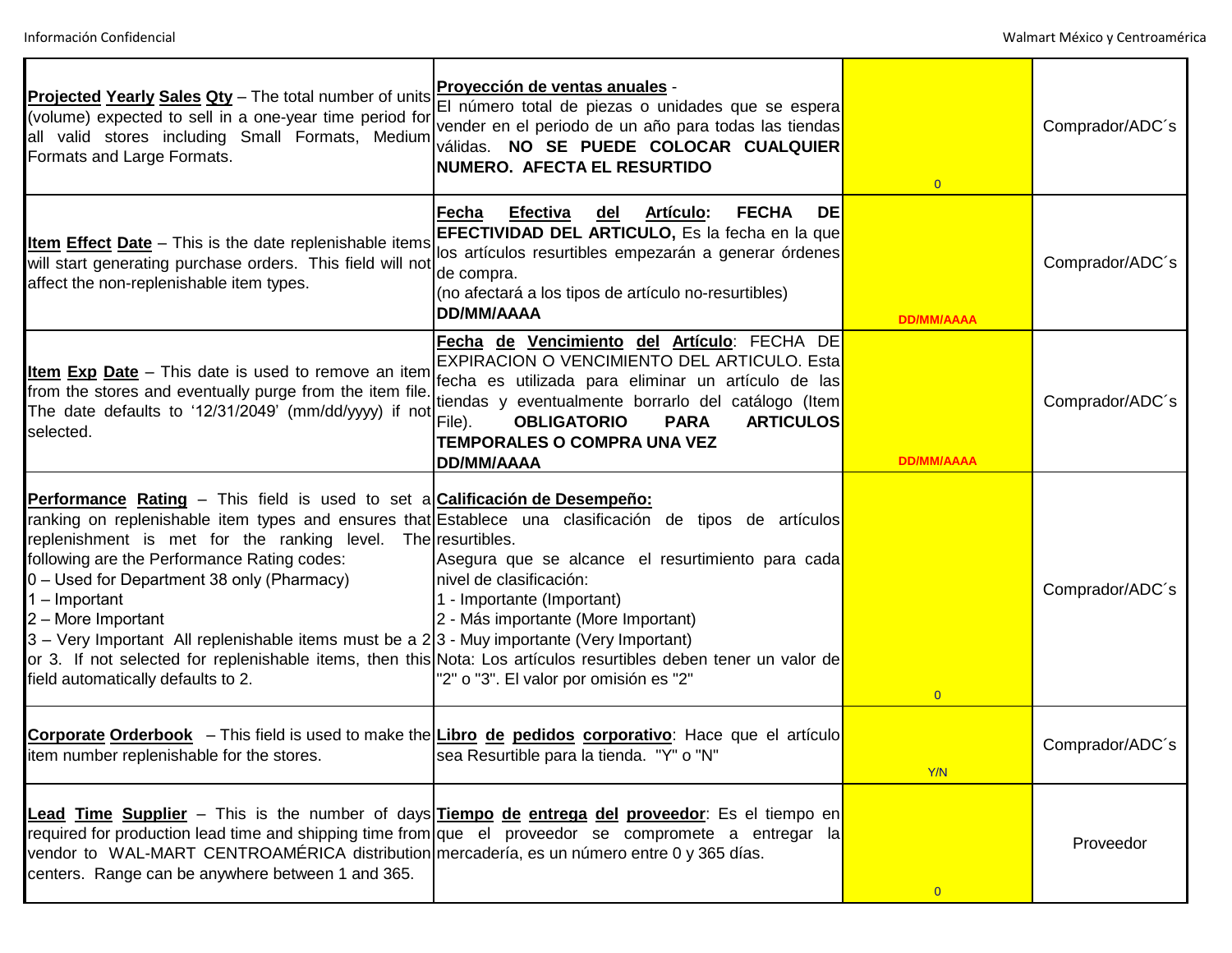| Country of Origin - This field indicates the country<br>where the product has been manufactured. (A list of<br>Country Of Origin ID's is attached along with the OIF<br>spreadsheet.) | País de Origen: Código del país. Posee dos letras<br>representando la abreviación del nombre de país. En<br>caso que se trate de más un país se les separa por<br>punto y coma (Ej. AL; CY) Se refiere al país donde se<br>fabrica el producto                                              | code           | Proveedor       |
|---------------------------------------------------------------------------------------------------------------------------------------------------------------------------------------|---------------------------------------------------------------------------------------------------------------------------------------------------------------------------------------------------------------------------------------------------------------------------------------------|----------------|-----------------|
| Wal-mart = $Y$                                                                                                                                                                        | Wal-mart = $Y$                                                                                                                                                                                                                                                                              | Y/N            | Comprador/ADC's |
| Supercenter = Y                                                                                                                                                                       | Supercenter= Y                                                                                                                                                                                                                                                                              | Y/N            | Comprador/ADC's |
| Neighborhood Market / Amigo = Y                                                                                                                                                       | Neighborhood Market / Amigo = Y                                                                                                                                                                                                                                                             | <b>Y/N</b>     | Comprador/ADC's |
| Online $= N$                                                                                                                                                                          | $Online = N$                                                                                                                                                                                                                                                                                | Y/N            | Comprador/ADC's |
| <b>Send Traits:</b> This field helps to group stores where the<br>merchandise would be available for sale.                                                                            | Traits de envío: Cada trait debe ingresarse como un<br>número de 6 dígitos.<br>(ej.: trait 000781 se ingresará 781)<br>Las celdas se encuentran pre-formateadas, no use<br>apóstrofes ( ').<br>Separe los números de trait con conectores "o" y "a"<br>siguiendo a cada número sin espacios | text           | Comprador/ADC's |
| <b>Replaces Item</b> – This field is used to notify the stores<br>that this new replenishable item is replacing another<br>item number or product.                                    | Articulo a Reemplazar:<br>Usado para notificar a las tiendas que este nuevo<br>artículo resurtible está reemplazando otro número de<br>artículo o producto.                                                                                                                                 | 0000000        | Comprador/ADC's |
| <b>Change Reason Code</b> – This field contains store Indica a la tienda que el item sufrió un cambio<br>comment codes for replenishable items.                                       | Código de Motivo del Cambio:<br>COMENTARIOS DE TIENDA PARA ARTICULOS<br><b>RESURTIBLES.</b><br>2-ARTICULO NUEVO (NEWITEM)- usar cuando el<br>artículo es nuevo para las tiendas.<br>3-WHSE TO ASM- úsese cuando el nuevo número de<br>artículo es un número de Asse                         | $\overline{0}$ | Comprador/ADC's |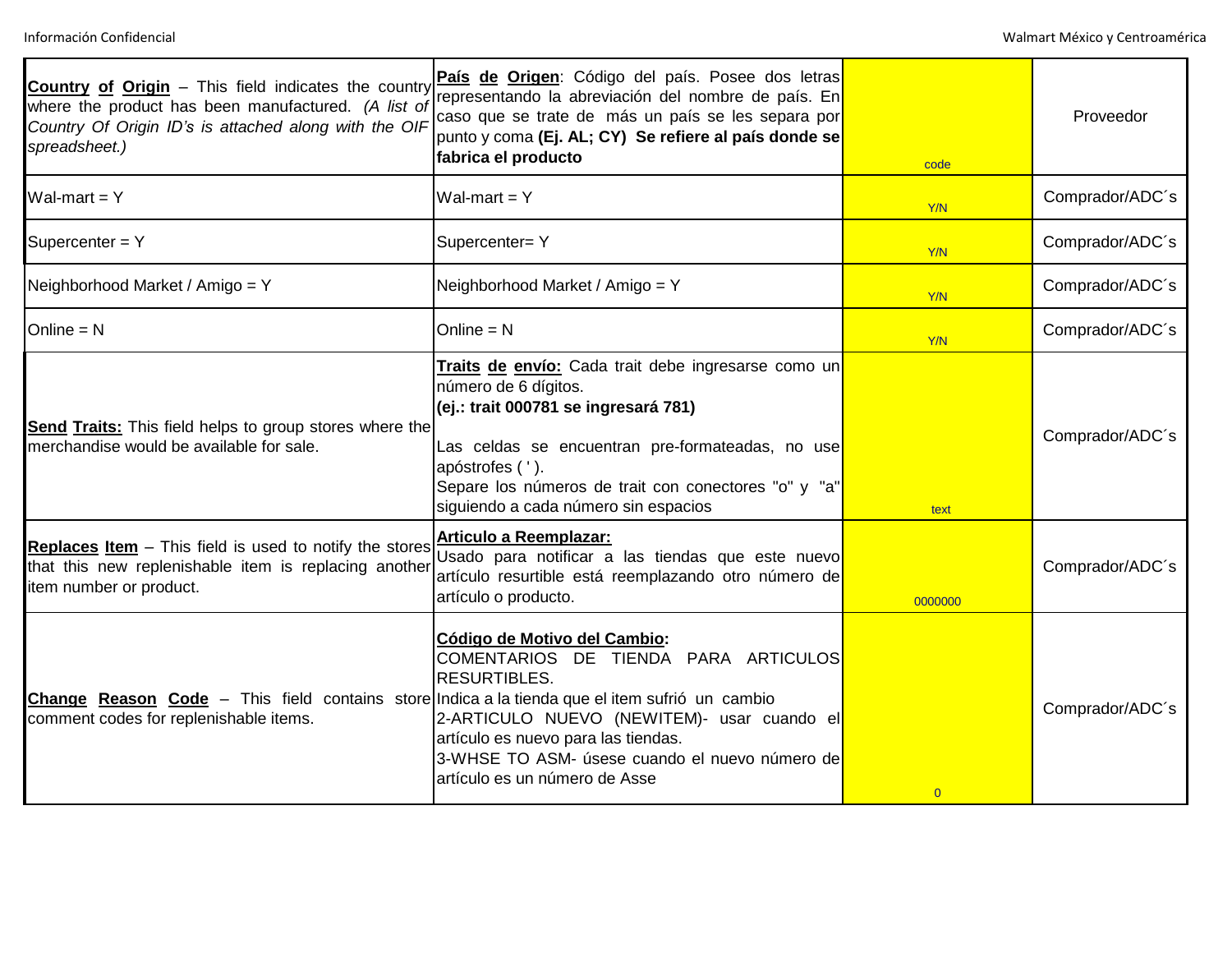| Retail Unit of Measurement - This field denotes how<br>the item is sold when scanned at the register. Example:<br>EA for Eaches, LB for Pounds, etc.                                                                                                | <b>UOM del Precio Unitario:</b> Indica de qué manera se<br>vende el artículo cuando sea escaneado en la caja<br>registradora:<br>$EA = Pieza o Unidad (Each)$<br>$KG = Pesado (weighted) (NI, CR)$<br>$LB = Pesado (weighted) (GT, SV, HN)$                                                                                                                                                        | B              | Comprador/ADC's |
|-----------------------------------------------------------------------------------------------------------------------------------------------------------------------------------------------------------------------------------------------------|----------------------------------------------------------------------------------------------------------------------------------------------------------------------------------------------------------------------------------------------------------------------------------------------------------------------------------------------------------------------------------------------------|----------------|-----------------|
| sold through the Point of Sale (POS) register. This field Venta mediante el escaneo de su código<br>defaults to 'Y' (for Yes) if not selected.                                                                                                      | Indicador Artículo Escaneable:<br>Item Scanable Ind - This field indicates that this item is Indica que este artículo se vende a través del Punto de<br>EL VALOR POR OMISION ES "Y" SI NO SE<br>SELECCIONA.                                                                                                                                                                                        | Y/N            | Comprador/ADC's |
| <b>Nom Fitosanitaria (Phyto)</b><br>Acceptable values:<br>0040 Popes<br>0066 Avocado<br>0075 Special Fruit<br>Values perishable product catalog certification<br>If you enter this value then no value should be entered<br>for TIF and vice versa. | Nom Fitosanitaria (Phyto): Establece si el producto<br>requiere una certificación Fitosanitaria para su manejo.<br>Valores aceptables:<br>0040 Papas<br>0066 Aguacate<br>0075 Frutas especiales<br>Valores del catálogo de productos perecederos con<br>certificación<br>Si se ingresa este valor entonces no debe ingresarse<br>valor para TIF y visceversa.                                      | $\overline{0}$ | Comprador/ADC's |
| <b>TIF</b><br>store:<br>Acceptable values:<br>$1 = BOVINE$<br>$2 = EQUINE$<br>$3 =$ SHEEP<br>$4 = SWINE$<br>$5 = GOAT$<br>$6 = BEES$<br>$7 = BIRDS$<br>$8 =$ OTHER<br>omitted and vice versa                                                        | TIF:<br>Represents the type of meat that enters through the Representa el tipo de carne que ingresa a través del<br>almacén:<br>Valores aceptables:<br>1=BOVINA<br>2=EQUINA<br>3=OVINA<br>4=PORCINA<br>5=CAPRINA<br>6=ABEJAS<br>7=AVES<br>8=OTRA<br>If you enter a value for Plant Nom then TIF should be Si se ingresa un valor para TIF entonces Nom<br>Fitosanitaria debe omitirse y visceversa | $\overline{0}$ | Comprador/ADC's |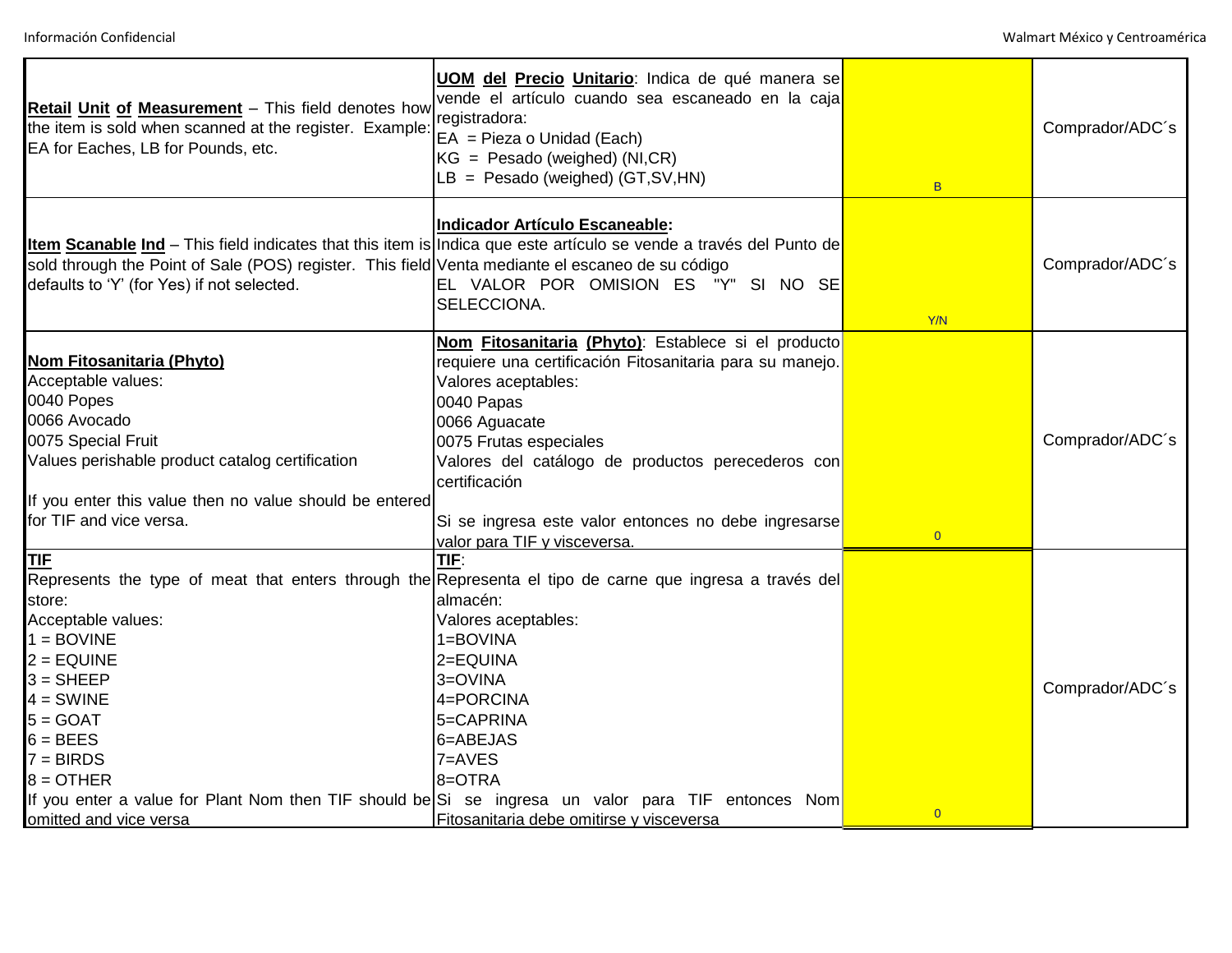| Código ó tipo de proceso                                                                                                                                                                                                                                                | Código o tipo de proceso:<br>Especifica cómo se procesa la mercancía.                                                                                                                                                                                                                                                                                                  |                |                 |
|-------------------------------------------------------------------------------------------------------------------------------------------------------------------------------------------------------------------------------------------------------------------------|------------------------------------------------------------------------------------------------------------------------------------------------------------------------------------------------------------------------------------------------------------------------------------------------------------------------------------------------------------------------|----------------|-----------------|
| Specifies how to process the goods.<br>Acceptable values:<br>$1 = Bulk$<br>$2 =$ Packaging<br>$3 = Refrigerated / Frozen$<br>$4 = Raw$<br>$5 = \text{Cooke}$<br>$6 =$ Assortment<br>$7 =$ Parts<br>$8 = \text{Boxes}$<br>$9 =$ Bales<br>$10 =$ Channels<br>$11 = Other$ | Valores aceptables:<br>$1 =$ Granel<br>$2 =$ Empacado<br>$3 = Refrigerado/Congelado$<br>$4 = Crudo$<br>$5 = Cocido$<br>$6 =$ Surtido<br>$7 =$ Piezas<br>$8 = Caij$<br>$9 =$ Pacas<br>$10 =$ Canales<br>$11 = Otras$                                                                                                                                                    |                | Comprador/ADC's |
| wheighed at the front register.                                                                                                                                                                                                                                         | Ind. Báscula en Caja Registradora:<br>Scale able at Register - Indicates if the product can be Indica que el artículo es pesado y empacado en el<br>backroom.<br>El valor por omisión es 'N'.                                                                                                                                                                          | Y/N            | Comprador/ADC's |
| Backroom Scale Ind - If 'Y' (for Yes) is selected, this Ind. Báscula en Trastienda:<br>the store backroom. The value in this field defaults to backroom.<br>'N' if not selected.                                                                                        | field indicates that the item is weighed and packed at Indica que el artículo es pesado y empacado en el<br>El valor por omisión es "N".                                                                                                                                                                                                                               | Y/N            | Comprador/ADC's |
| needed for variable weight measurement. This field necesario para el resurtido de peso variable.<br>defaults to 'N' if not selected.                                                                                                                                    | SbW/RbU = Sold by Weight / Replenished by Unit - If Vendido x Peso/Reabastecido x Und. : Denota que un<br>Y' (for Yes) is selected, this field indicates that this item artículo será resurtido en tienda por piezas o unidades<br>is replenished by eaches and not by weight. This is si bien, el artículo se vende por peso. Esto es<br>El valor por omisión es "N". | Y/N            | Comprador/ADC's |
| value for this field can vary between 0 and 365.                                                                                                                                                                                                                        | Shelf Life Days - This field indicates the minimum<br>number of days that must remain in the life of the Dias de vida de estante: El número mínimo de días<br>recibirlo en la tienda.                                                                                                                                                                                  | $\overline{0}$ | Comprador/ADC's |
| Minimum Warehouse Life - This field indicates the<br>the warehouse. The value for this field can vary<br>between 0 and 365.                                                                                                                                             | Días Min de Vida en CD: MINIMO DE DIAS DE VIDA<br>maximum amount of days that a product can remain in <b>Find the CD.</b> Es el número mínimo de días de vida que se<br>permite a la mercancía permanecer en el CD                                                                                                                                                     | $\overline{0}$ | Comprador/ADC's |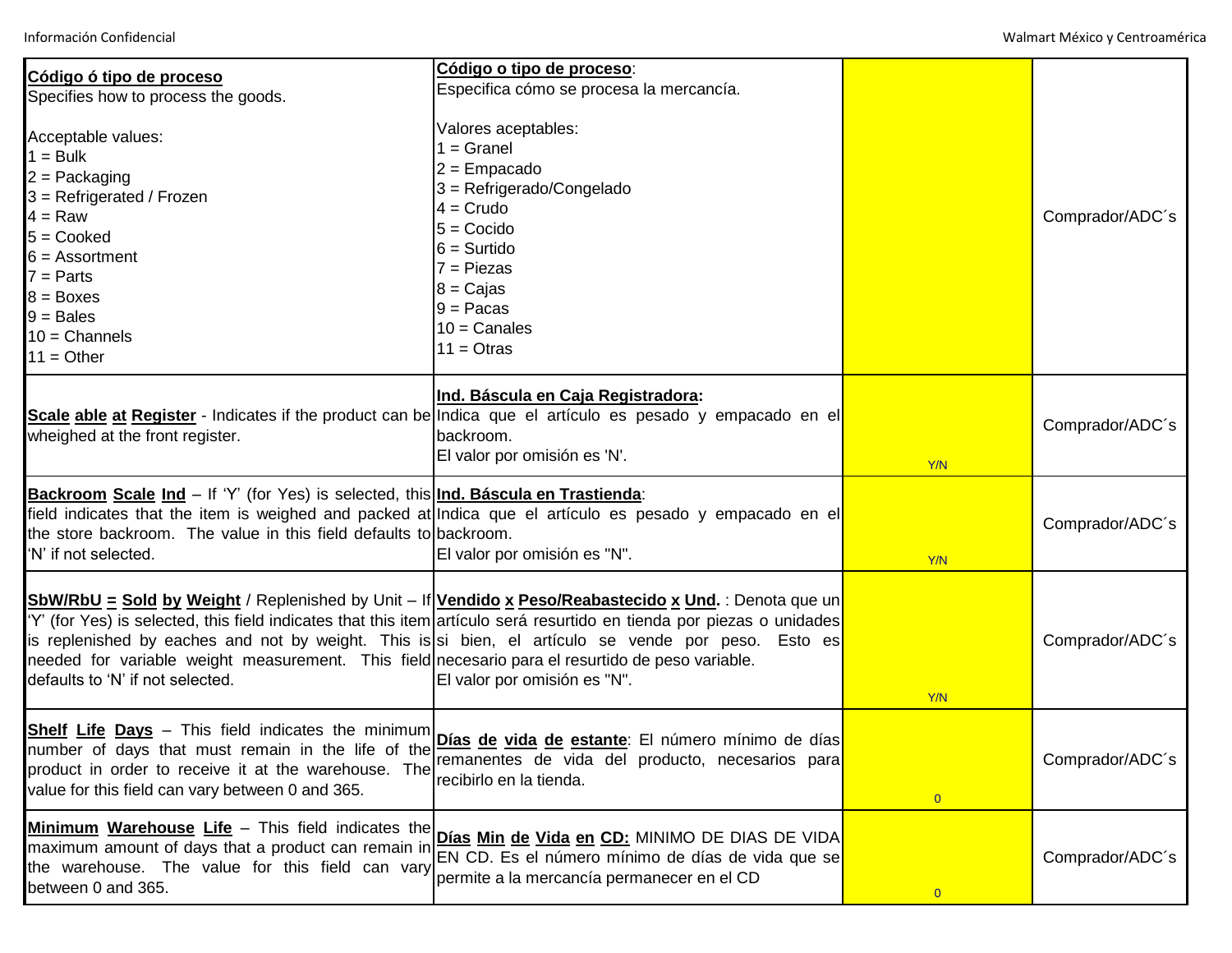| Season Code - This field indicates the WAL-MART<br>CENTROAMÉRICA season code<br>0 - Basic<br>1 - 1st. quarter<br>2 - 2nd. quarter<br>3 - 3rd. quarter<br>4 - 4th. quarter | Código de temporada:<br>Digita el código correspondiente para los artículos de<br>textil<br>0 - Básico<br>1 - 1er. Trimestre<br>2 - 2do. Trimestre<br>3 - 3er. Trimestre<br>4 - 4to. Trimestre                                                                                                                                                                                                                       | code        | Comprador/ADC's |
|---------------------------------------------------------------------------------------------------------------------------------------------------------------------------|----------------------------------------------------------------------------------------------------------------------------------------------------------------------------------------------------------------------------------------------------------------------------------------------------------------------------------------------------------------------------------------------------------------------|-------------|-----------------|
| CENTROAMÉRICA season year                                                                                                                                                 | Season Year - This field indicates the WAL-MART And de temporada: Temporada correspondiente al<br>año, se debe indicar el año: 2005,2006, 2007, etc.                                                                                                                                                                                                                                                                 | Year        | Comprador/ADC's |
| <b>Country code:</b><br>$GT = Guatemala$<br>$SV = El$ Salvador<br>$HN = Honduras$<br>$NI = Nicaragua$<br>$CR = Costa$ Rica                                                | Código de País Dueño del Producto: CÓDIGO DE<br>PAÍS (COUNTRY_CODE). Corresponde al código del<br>país dueño del artículo<br>$GT = Guatemala$<br>$SV = El$ Salvador<br>$HN = Honduras$<br>$NI = Nicaragua$<br>$CR = Costa$ Rica                                                                                                                                                                                      | code        | Comprador/ADC's |
| by the health ministry.                                                                                                                                                   | Register Sanitary: Health Registration Number issued Registro Sanitario: Número de Registro Sanitario<br>emitido por el ministerio de salud.                                                                                                                                                                                                                                                                         | ID          | Proveedor       |
| Date Expirate Register Sanitary                                                                                                                                           | Fecha de vencimiento del registro sanitario                                                                                                                                                                                                                                                                                                                                                                          | <b>Date</b> | Proveedor       |
| <b>Invoice Discount</b><br>ZERO "0"                                                                                                                                       | Descuento en Factura: Porcentaje de Descuento<br>Percent Discount included in the Supplier's invoice for incluido en la factura del Proveedor por Compra de<br>Purchase of Merchandise, you enter the number without Mercadería, se ingresa el numero sin el signo de<br>the percent sign. DO NOT APPLY IF YOU ADD A porcentaje. EN CASO DE NO APLICAR SE LE<br>AGREGA UN CERO "0".                                  | number      | Comprador/ADC's |
| <b>Debit Note Discout</b><br>YOU ADD A ZERO "0".                                                                                                                          | Descuento en Nota Debito: Porcentaje de Descuento<br>Percent Discount applied separately with a Debit Note aplicado en forma separada con una Nota de Debito del<br>for Purchase of Merchandise Provider, you enter the Proveedor por Compra de Mercadería, se ingresa el<br>number without the percent sign. DO NOT APPLY IF numero sin el signo de porcentaje. EN CASO DE<br>INO APLICAR SE LE AGREGA UN CERO "0". | number      | Comprador/ADC's |